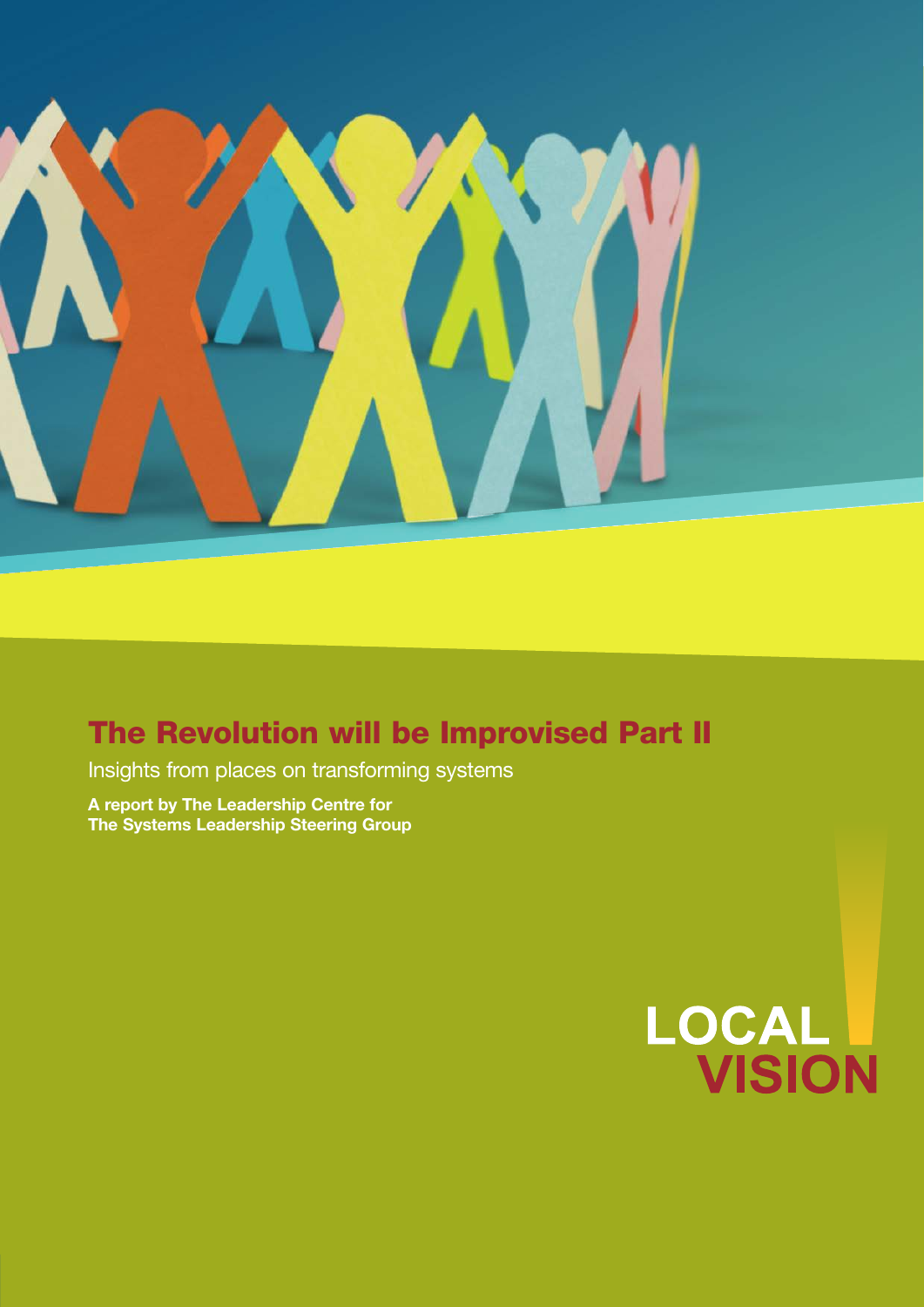### **Introduction**

**The past five years have seen seismic changes in the commissioning and delivery of public services. This has meant the NHS, local government, public health, social care, welfare, housing and other sectors coming together to work in new ways.**

But transforming services is hard. It involves significant changes to organisational and professional cultures and behaviours, which are often the most essential to make and the hardest to effect.

This is where Systems Leadership comes in. It's about how you lead across boundaries – between departments, organisations, sectors or places – and when you want to secure large-scale and sustainable change but you're not in charge.

Systems Leadership describes the way people need to behave when they face large, complex and seemingly intractable problems; where they need to juggle multiple uncertainties; where no one person or organisation can find the solution on their own; where everyone is grappling with how to make resources meet growing demand; and where the way forward lies in involving as many people's energies, ideas, talents and expertise as possible.

Systems Leadership is particularly relevant for people who are undertaking service integration, or who are looking at how they can achieve long-term behavioural and cultural change.

For the past three years, there has been a national Systems Leadership programme, backed by national and local government, the NHS, public health, social care and a host of other bodies1 . Through initiatives called *Systems Leadership – Local Vision* and *Leadership for Change*, and latterly in the Health and Social Care Integration Pioneers, they have supported teams in places around England, from towns solutions to seemingly intractable problems by radically transforming their approach.

Each *Local Vision* project has looked to develop Systems Leadership in a particular place; to create new ways of working in support of better population health or integrated services; and to achieve measurable improvements. So alongside bringing together health, social care and other services, issues have included the reduction of inter-generational obesity levels, increasing physical activity across a population, alleviating food poverty, and reducing social isolation and loneliness. *Leadership for Change* has taken multi-sector teams from around the country and supported them to learn together, through applying Systems Leadership to a similarly complex issue in their area.

You can see a map of all the places at the end of this report.

Places and teams have been supported by highly experienced 'Enablers<sup>2</sup>', commonly with many years' experience in leadership development, systems thinking and implementing change. They play a wide-ranging and dynamic role, that can include analytical thinking about a local system; applying models and insights to support behaviour change; framing debates in ways that motivate people to take action; coaching people to strengthen their leadership capacity, connecting different parts of the system; creating deeper understanding of shared issues and bringing people together to work differently.

Last year, we published a report, *The Revolution will be Improvised*, that drew together some of the early insights and lessons learned from *Local Vision*.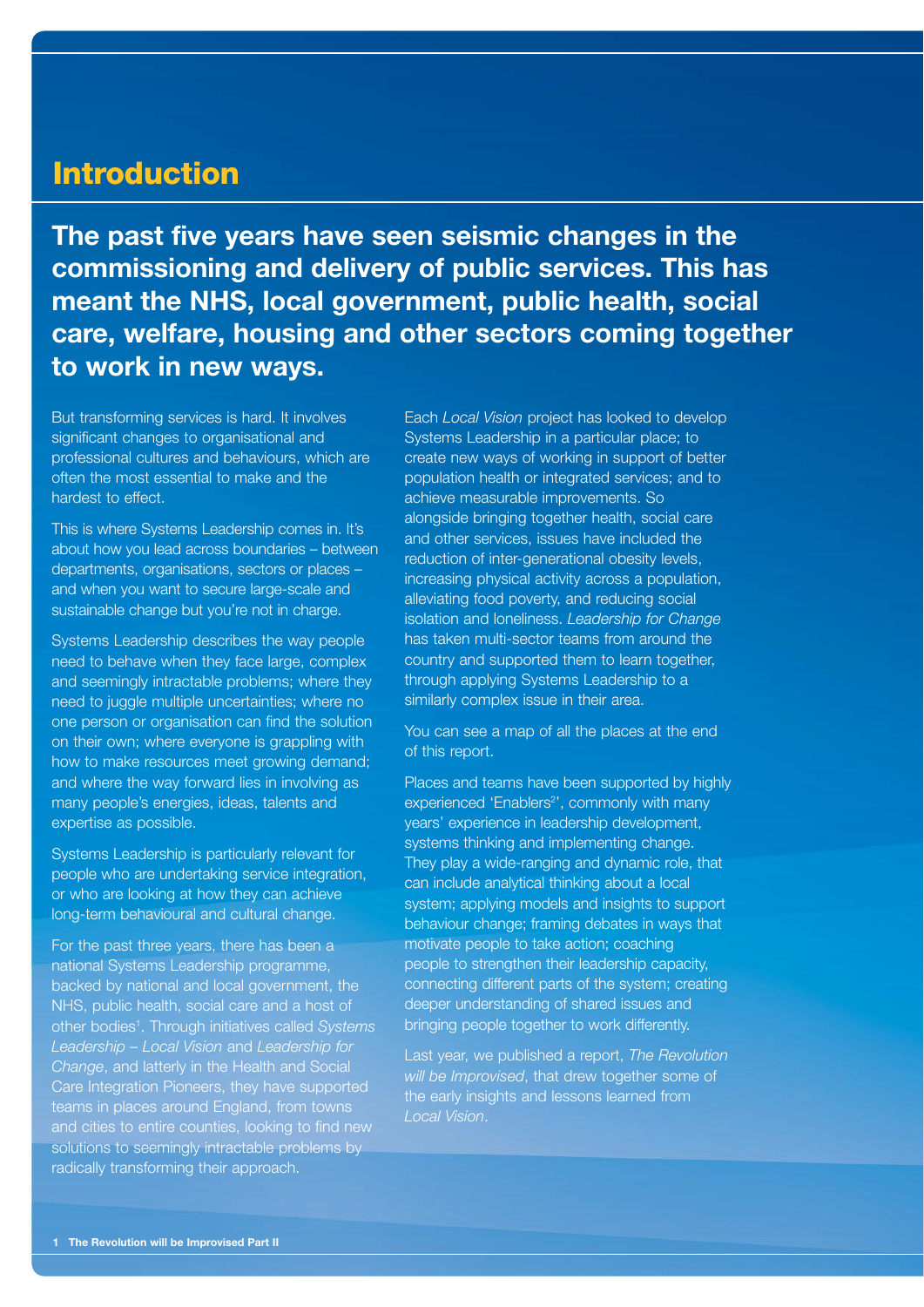The second report in this series takes this learning further. This time, we draw on insights from nearly forty *Local Vision* places, along with *Leadership for Change* teams, and use their reflections and views to show what actually happened when they applied Systems Leadership approaches. And we use descriptions from people in the places to illustrate what they did; what it felt like; what worked and what didn't; where the turning points came; and what the outcomes have been.

These stories reflect the journeys that people have made, and – in many cases – the distance travelled. People are working with complexity, and this is reflected in the way that progress is back-and-forth rather than steady and linear.

And change has not been possible in every place.

But at the same time, progress has been real. Systems Leadership has changed the way people think and behave, and the way they lead. This in turn has led to real changes in outcomes and better services for people3 . So we hope that the views and stories set out in the following pages provide food for thought and that, if you are embarking on a similar path, you can learn from them, and take encouragement from their experience.

**Mark Dalton, John Jarvis, Benjamin Powell and Debbie Sorkin** The Leadership Centre, November 2015

1 For a full list of Systems Leadership Steering Group members, please see the end of this report.

2 For a full list of Enablers, please see the end of this report.

<sup>3</sup> For a fuller examination of the outcomes of Local Vision, see *The Difference that Makes the Difference: Final Evaluation of the* first place-based programmes for Systems Leadership - Local Vision. University of the West of England, October 2015.

# **Contents**

- **3** Firstly, the hurdles (there are lots of them)
- **7** But then, the light bulb moments
- **13** Outcomes in places
- **14** Building blocks for success
- **15** New Stories Nottinghamshire Multi-Agency Safeguarding Hub Plymouth Alcohol Reduction Strategy

**17** Appendices Appendix A: Map of *Local Vision*, *Leadership for Change* and Integration Pioneer places

Appendix B: Systems Leadership Enablers

Appendix C: Systems Leadership Steering Group members

### Acknowledgements

We would like to thank all the Local Vision and Leadership for Change participants, Enablers and Systems Leadership Steering Group members who have given their time and reflections to this report.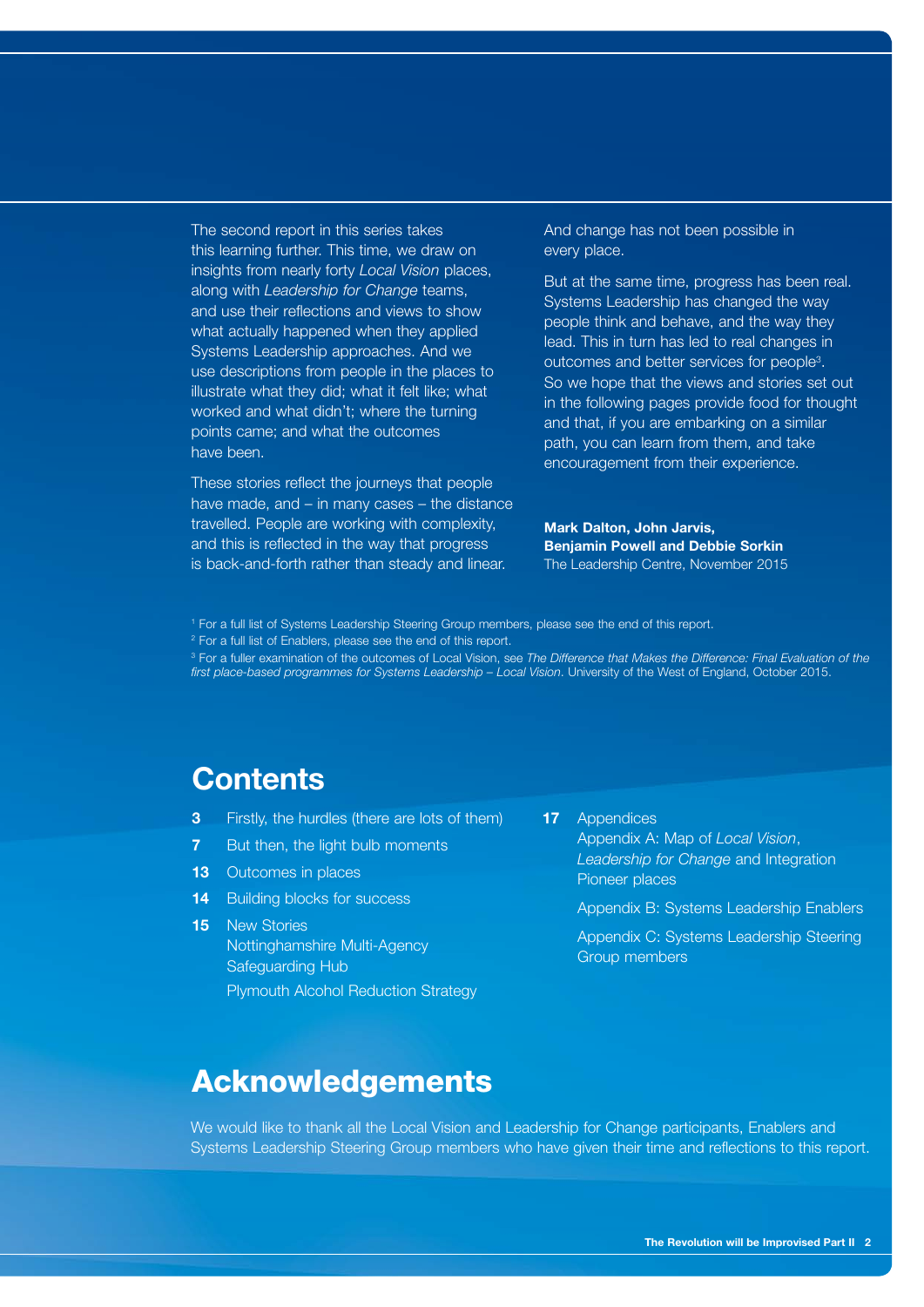# Firstly, the hurdles (there are lots of them)

**It's one thing to say you want to change what you do and the way you do it. It's quite another to go about achieving it, especially when what you want to change is complex and involves many different people and organisations, often with different priorities and perspectives. Systems Leadership can be very different to traditional approaches. As one Systems Leadership Enabler noted: "The key people are very stretched, having multiple important projects to manage." So it's not surprising to find that there were bumps in the road. These are some of the main potholes that people found along the way.**

#### **Getting going: finding clarity and buy-in around a true shared purpose**

When looking to effect whole systems change, we found when working with places and teams that there is often considerable enthusiasm in the early stages. Targets are still relatively abstract, and rhetoric such as "we're all fully behind this and committed to making change" is commonplace.

So there is often support in principle, sometimes accompanied by a 'rush to sign-up', without doing the hard thinking required as to what taking a systems approach will really entail.

In Blackpool, for example, the *Leadership for Change* team came up against just this issue. They were looking at how to bring together a range of partners to improve children's services, on the back of winning large-scale funding for this purpose from the Big Lottery Fund.

Joanne Hay, then a Director at the NSPCC and part of the Blackpool *Leadership for Change* team said:

**"Whilst everyone who was involved in the Lottery bid for funding of a joint programme had been supportive in a general way, there hadn't been any real buy-in or involvement across the patch. No-one had thought about ceding leadership or indeed what shared leadership might look like."**

Similarly, in Calderdale, where the *Local Vision* team were looking at how to improve levels of participation in sport amongst younger people, the Enabler in the place, Paul Tarplett, noted:

**"The project took time to start. This may have been because the 'apparent' clarity gave people a false sense of security, with people either imagining that they all meant the same thing by integration, or assuming that because they'd agreed on a goal they didn't need to actually do anything to make it a reality."**

As places learned, the key is to turn this enthusiasm into a common purpose, with the citizen or service user at the heart of any programme. What made the difference in many places was a willingness 'to go slowly to go fast', so that different groups could develop their understanding of what has brought other partners on board, their perspectives, priorities and pressures. Taking the time was crucial to identifying and resolving differences, and to developing a shared narrative about what the real shared ambition was for a place. Places found that it was easier to develop and promote a compelling shared narrative that partners could buy into when it could be seen to lead to tangible benefits for service users and communities.

So you may need to go back to basics. In Bristol, where the Local Vision project was contributing to wider initiatives around reducing inequalities, the Systems Leadership Enabler in the place, John Atkinson, observed:

**"There was a lot of effort and goodwill. The challenge was how to harness this, acting on the issue 'as one' and applying a concerted and consistent approach. In a way, this meant going back to the basics of a city-wide shared ambition."**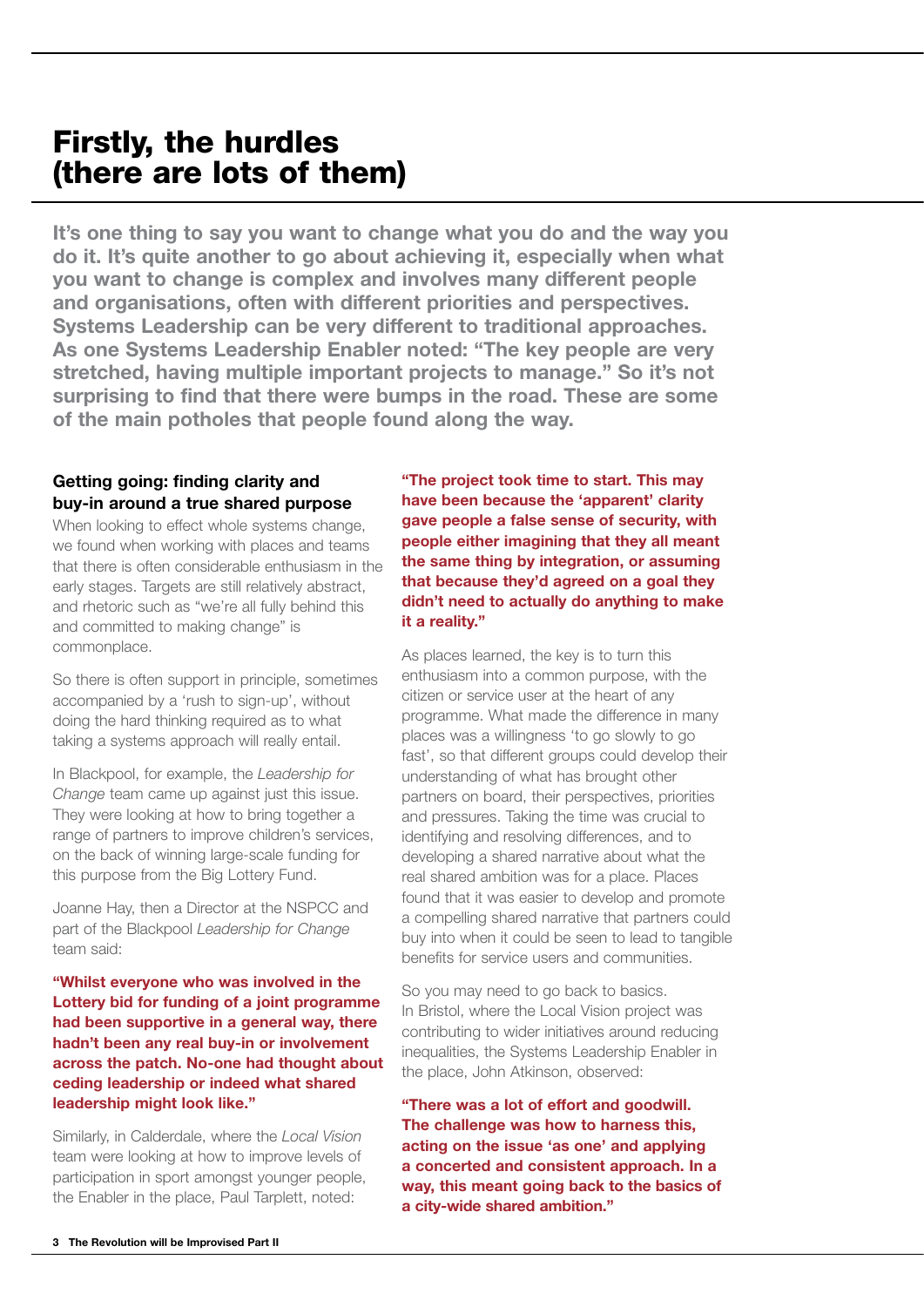# $\overline{\mathbf{f}}$

**There was a lot of effort and goodwill. The challenge was how to harness this, acting on the issue 'as one' and applying a concerted and consistent approach. In a way, this meant going back to the basics of a city-wide shared ambition."**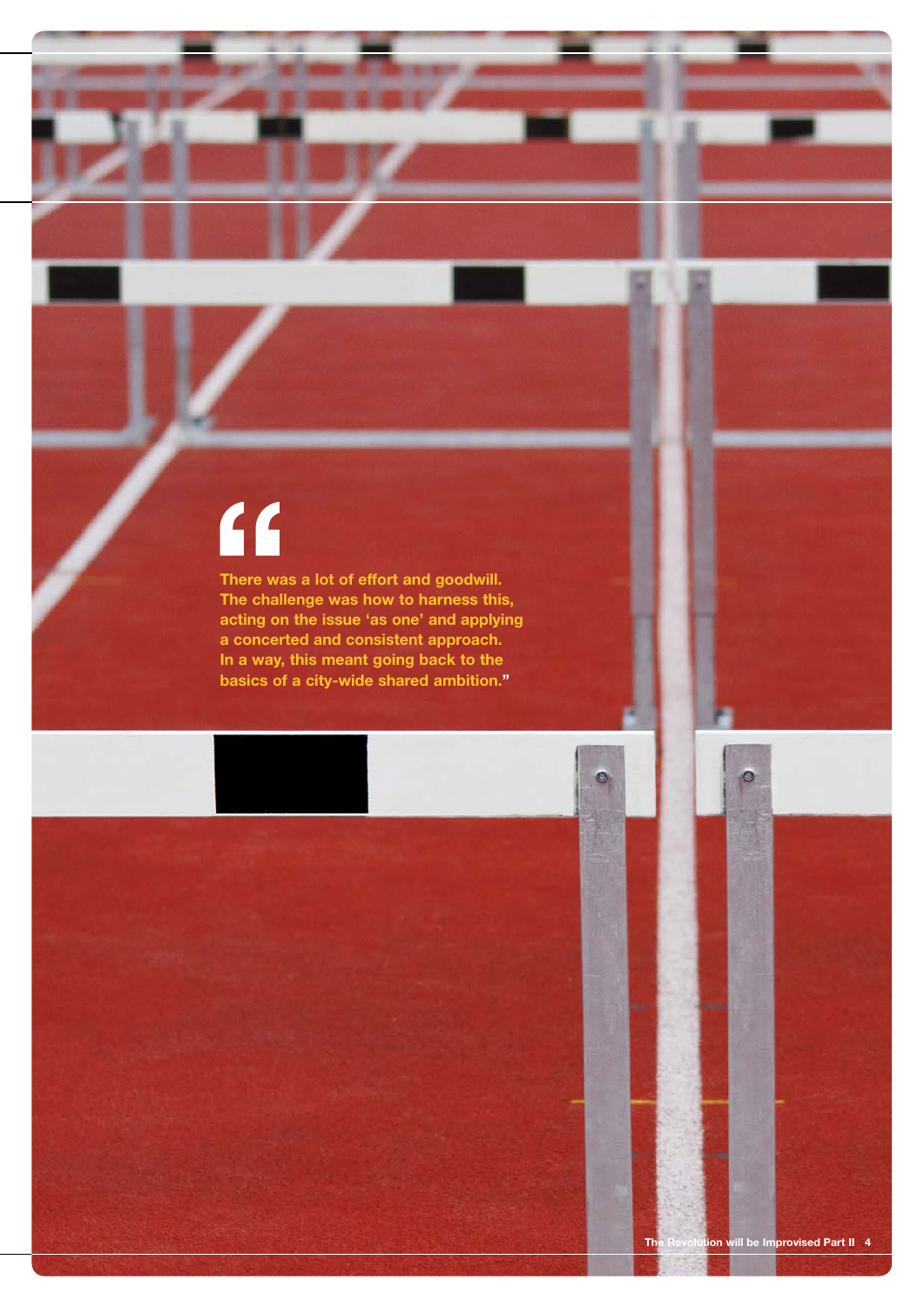#### The hurdles (continued)

#### **Dealing with scepticism, and getting high-level support**

One common finding is that issues that run across and bedevil professional disciplines and sectors are sometimes mired in historical, failed attempts to re-engineer the system. This can lead to scepticism among senior leaders if they see Systems Leadership as just another programme, and fail to give it their full support. *One Leadership for Change* programme participant observed:

#### **"At times I have struggled to communicate the learning I have gained from the programme and, when I have been able to, the system has reacted with a 'that'll never happen' mentality."**

And when this is coupled with vested interests, you have powerful drivers preventing change. As Fran Beck, part of the Telford and Wrekin place team on the *Leadership for Change* programme, said:

#### **"Each profession or organisation has its own boundaries and, while all supported the rhetoric of breaking down silos, vested interests prevailed and [so finding] new ways of working became the Holy Grail."**

Where Systems Leadership has worked well, it has obtained senior level organisational and political engagement to help cut through the scepticism. As a participant in the Plymouth *Local Vision* programme noted:

**"Elected members have been very important in this. If they do not think that this is the way to go, it can't happen. The work of the Health and Wellbeing Board showed that the elected members did buy into this new way of looking at things, and this has permeated throughout the city. The political leadership is absolutely critical."**

This is where working on a new shared narrative, or framing an issue differently, can be crucial in changing people's assumptions and expectations. In Solihull, where previous efforts to integrate had long fallen at this hurdle, a

*Leadership for Change* participant made this point explicitly:

#### **"Having a new way of looking at the issues meant that we could 'park' the cynicism and concentrate on the work we needed to do."**

Framing issues in new ways also helps with managing expectations. The Calderdale *Local Vision* programme focused on the issue of physical activity dropping when children transferred from primary to secondary school, particularly amongst girls. Taking a 'whole place' view, the problem was identified as a classic systems issue, to which no-one had applied Systems Leadership. They had always gone for standard management approaches with little practical effect. So the question for them was 'what they could do that would make a discernable difference, however small?' Calderdale's Enabler, Paul Tarplett, acknowledged that:

#### **"you needed to accept that some situations are so complex they need to be progressed, rather than hoping they can be magically solved."**

#### **Tensions in the system**

Priorities, language and stereotyping can be deep-seated barriers to forging effective alliances, particularly with health and social care organisations. Although this is a stereotype and something of a caricature, some health organisations view local government as shorttermist and driven by the prevailing political mood, with the corollary that some in local government see the NHS as a leviathan that lacks accountability, is politically naïve, and is out of touch with communities.

Nottinghamshire's *Local Vision* project centred on the formation of a Multi-Agency Safeguarding Hub (MASH), where there were clear tensions between different parts of the system. There was confusion about the roles of the Safeguarding Team and the Early Years Service, and cultural differences which led to many conflicting working assumptions between the council, health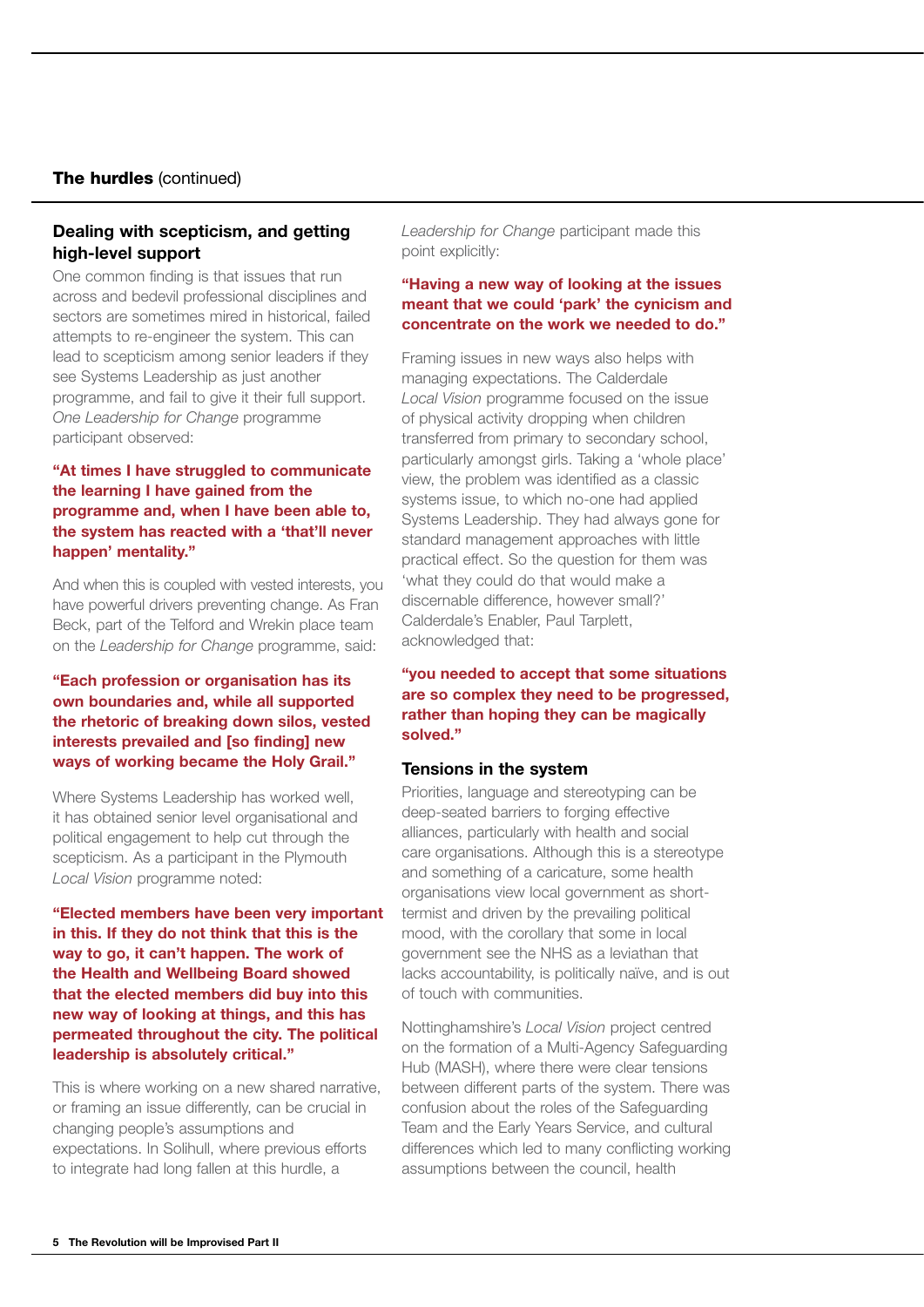commissioners, health providers and the police. While everyone supported the idea of a Multi-Agency Safeguarding Hub, these tensions had to be overcome, through in-depth coaching for individuals alongside joint working, before partnership working could succeed.

In Kent, a range of stakeholders was involved in a *Local Vision* programme that set out to implement an integrated commissioning approach. It was felt that progress had stalled due to issues of power and trust, and an unwillingness by some to relinquish control. The system was very complex, involving the County Council, big NHS trusts and a number of smaller Clinical Commissioning Groups (CCGs), Health and Wellbeing Boards and District Councils. Again, a combination of work with individuals, and then bringing them together in open space events, without a formal agenda but with a clear shared ambition, was crucial to making progress.

#### **The day job stops you observing what's really happening**

Creating the conditions for systemic thinking often conflicts with the pressures of our day job, but creating a space to think and collaborate is essential to the process.

Ronald Heifetz uses the metaphor of 'getting on the balcony' to observe the 'people on the dance floor', arguing that a leader must be able to get some distance from the challenging situation in order to gain perspective and see the bigger picture:

**"The only way you can gain a clearer view of reality and some perspective on the bigger picture is by distancing yourself from the fray, otherwise you are likely to misperceive the situation and make the wrong diagnosis, leading you to misguided decisions about whether and how to intervene.4 "**

Similarly, masterclass contributors on *Leadership for Change*, Meg Wheatley and Margaret Heffernan, both make a strong case for creating these opportunities. In the words of Meg Wheatley: "Without reflection, we go blindly on our way, creating more unintended consequences, and failing to achieve anything useful" and "time for reflection with colleagues is for me a lifesaver; it is not just a nice thing to do if you have the time. It is the only way you can survive."

Several participants on both the *Local Vision* and *Leadership for Change* programmes commented on the value of the opportunity to take time out to think, reflect and develop their own Systems Leadership skills and understanding. However, people also noted how difficult this was to reconcile with the demands of the 'day job'. For example, a participant in the Plymouth *Local Vision* project said:

#### **"It felt to me that a majority of the group remained exhausted or distracted by the pressures of their day-to-day workloads and found it somewhat difficult to switch their focus towards more reflective, co-operative and systems-based thinking."**

As in other areas, having an Enabler helped with this ability to stand back and think about what was happening. In Dudley, where using *Local Vision* helped to integrate health and social care and move towards community-based services, one participant observed:

#### **"the Enabler was able to point out the behaviours we were demonstrating and the language we were using which was really helpful, for example saying 'what I am observing at this point is this...'"**

So places found that part of the value of having an Enabler involved with the work was to give permission to take time and space for that degree of reflection and observation.

4 Heifetz & Linsky, *Leadership on the Line: Staying Alive through the Dangers of Leading.* 2002.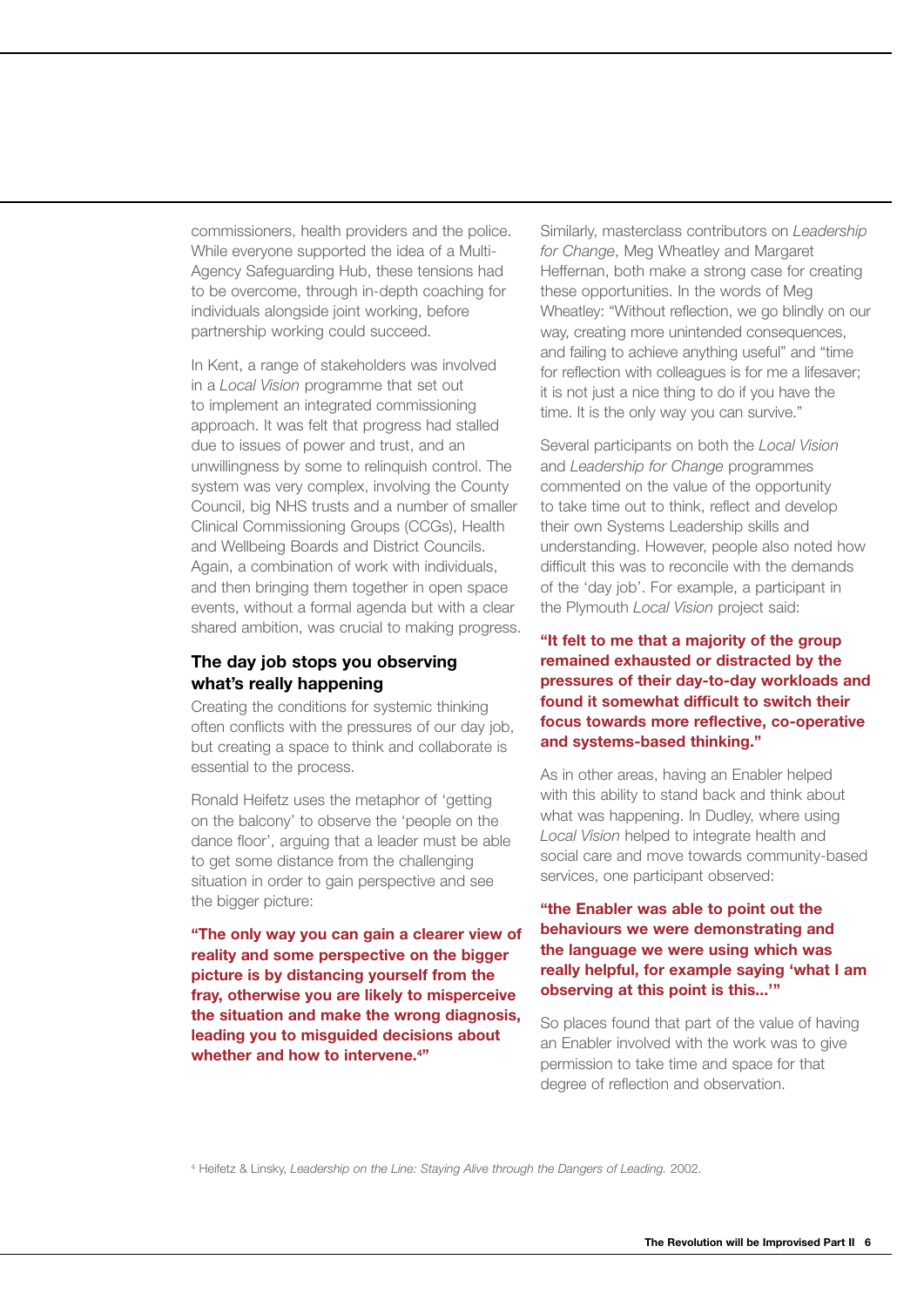# But then, the light bulb moments

**Despite all the problems and hurdles, many places made real progress, often after a particular 'light bulb moment' created a turning point. Here are some of the key moments for** *Local Vision and Leadership for Change* **places.** 

#### **Think differently**

A key aspect of Systems Leadership is the ability to think beyond your own service, priorities or organisation, and to take a broader view on issues, recognising interconnections between (for example) services, providers and outcomes. One factor that really made a difference, therefore, was when people made this shift, and started to appreciate the systemic nature of what they were facing.

For example, The Wirral *Local Vision* project sought to improve the local food system in order to create a 'healthier, fairer, happier' place. The public health team at Wirral Council, who led the project, noted:

#### **"Our Enabler has talked often about this being about connecting little bonfires into a beacon. This insight has made [us] think about the challenge not just as a problem for us to solve but as enabling the system to solve the problem itself."**

Similarly, a participant in the Gloucestershire *Local Vision* work, which involved reducing inter-generational obesity, noted: "I thought I was the system, but now I realise that I am only part of a much wider system. We need to learn to work much better together and then listen to what communities want from us so that we can deliver together."

This also illustrates how having Systems Leadership Enablers in place was crucial in bringing together key partners in order to develop shared understanding of key issues. In the Cornwall *Local Vision* project, which similarly involved alleviating food poverty, this meant

**"…giving us time to reflect and learn; to challenge the 'way we do it'; and to try some different ways of thinking, being and acting while in a safe space."** 

#### **Citizens are the centre**

It may seem obvious to say that service users should be placed at the heart of service design, but too often that doesn't happen. Citizens frequently end up with fragmented services that may be convenient for the organisation delivering them, but that don't fit their own needs. By placing the service user at the heart of service design, the results can often be striking.

In Gloucestershire, where the *Local Vision* programme involved developing more effective strategies to reduce inter-generational obesity, Enablers Holly Wheeler and David Bolger allowed the team to have conversations with communities that came across as being unforced, respectful and real. Crucially, it wasn't just about helping communities in the short-term – they were able to remove historical barriers and enable the community to help itself.

Reporting on the project, David and Holly said:

**"Ownership is the only way to deliver sustained change and communities clearly articulated that they do not want 'our solutions' to improving health and wellbeing, but to be involved in the development and, where appropriate, delivery of interventions…or simply some support to do things their way."**

Similarly, Cheshire West and Chester adopted community-based approaches to their *Local Vision* programme around tackling social isolation and loneliness. The team actively involved many different parts of the community, including four local housing associations, schools, local businesses and faith groups. This resulted in stronger community links and increased resilience, thereby laying the foundations for sustained change that the community felt they 'owned' because they had been centrally involved from the start.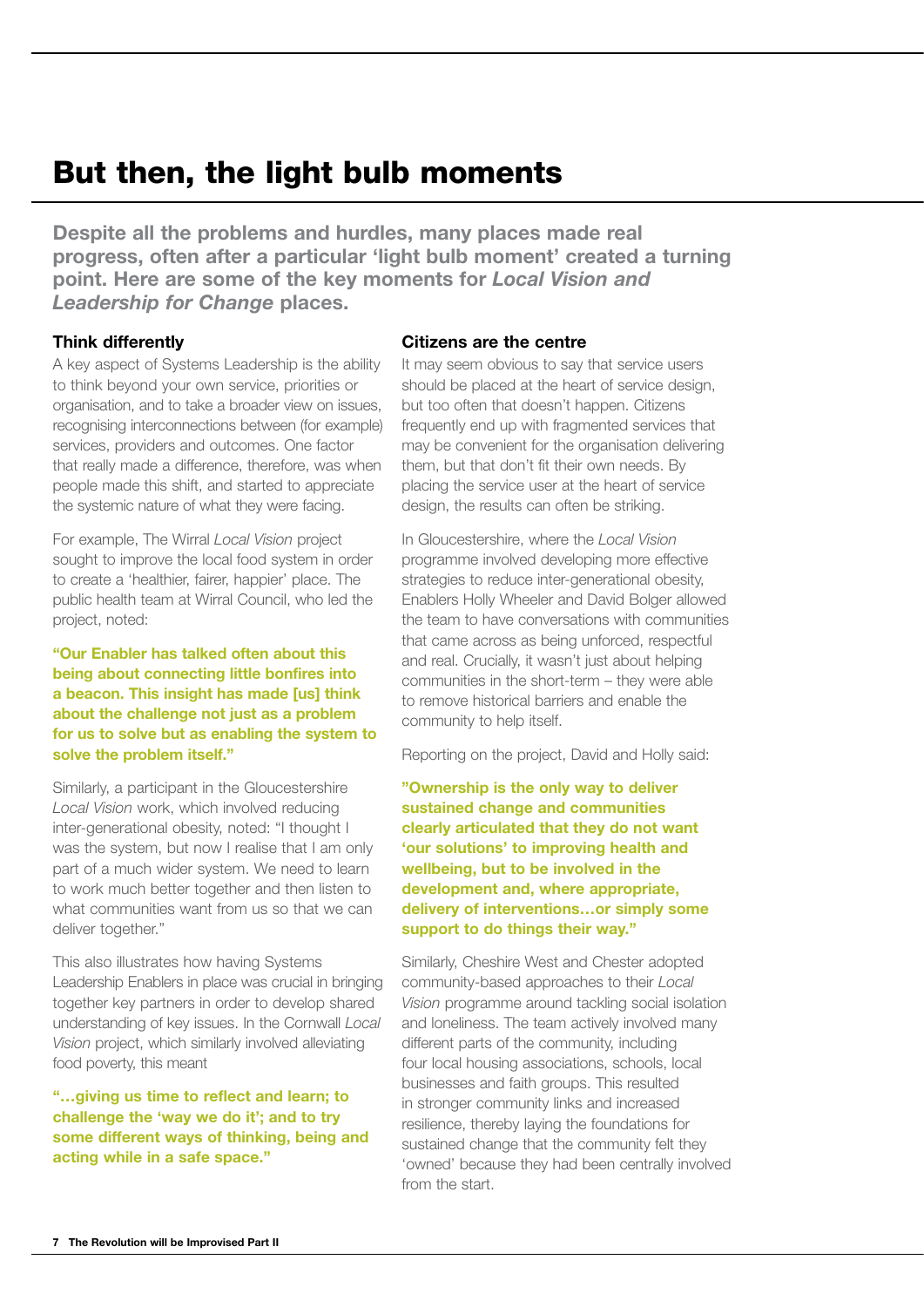# $\overline{11}$

**…giving us time to reflect and learn; to challenge the 'way we do it'; and to try some different ways of thinking, being and acting while in a safe space."**

COMMUNICATION AND INTERNATIONAL PROPERTY AND INCORPORATION AND INCORPORATION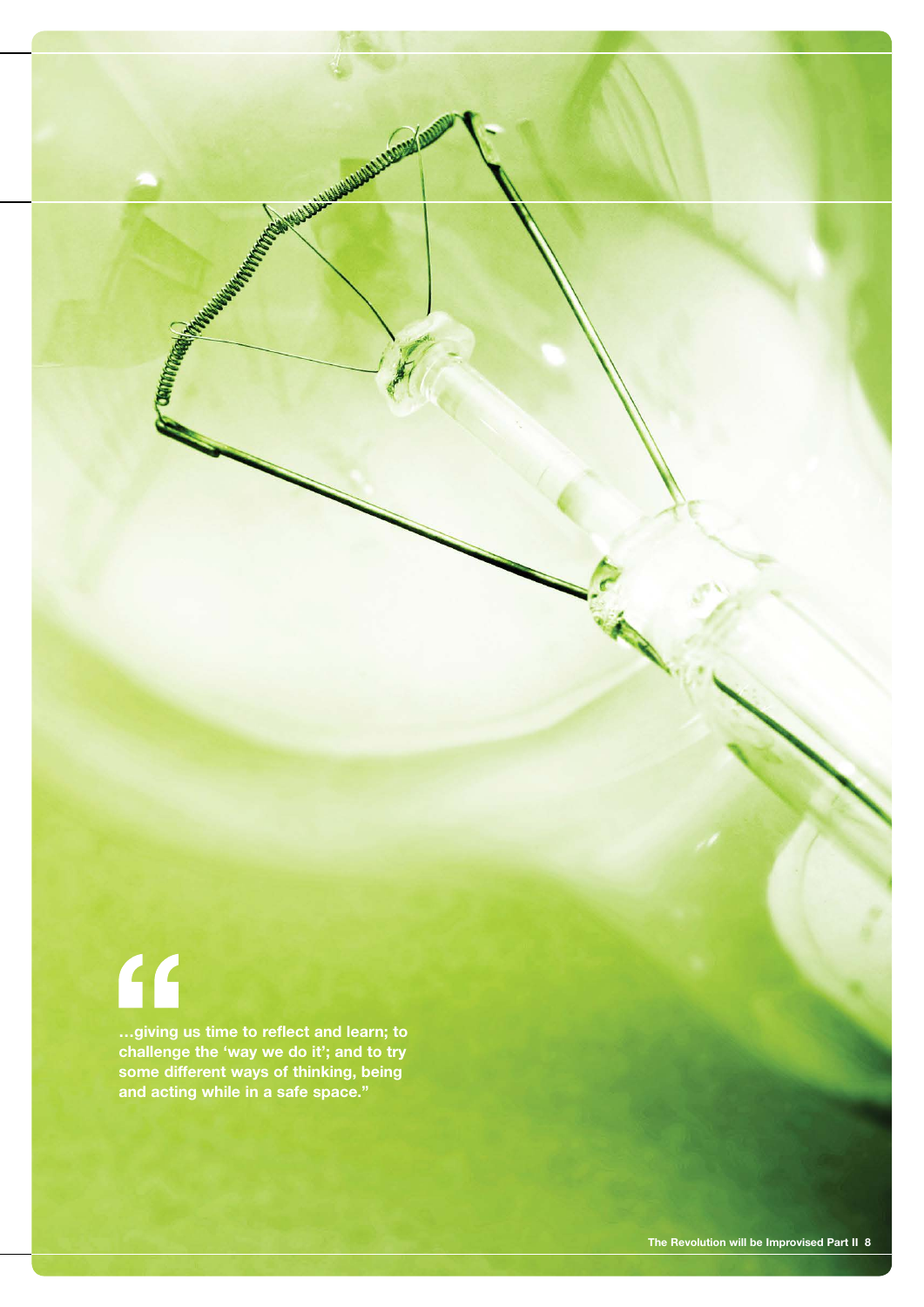#### But then, the light bulb moments (continued)

#### **Relationships are key**

Nurturing real relationships is a critical part of Systems Leadership – not just superficial relationships defined by professional roles, or masks that leaders present in formal meetings. Across the *Local Vision* and *Leadership for Change* programmes, it has been fundamental to forge relationships with colleagues on a personal level, find common motivations, and identify and articulate a common purpose.

Building relationships takes time, as Gloucestershire Enabler David Bolger, noted:

#### **"Co-production takes time and requires humility. It takes time to develop relationships and build trust, and this requires a long-term commitment from stakeholders or project leads to spend time on the ground."**

Similarly, in Wakefield, the Health and Wellbeing Board had the foresight to recognise that integration relied on the strength of relationships. Their inclusive approach brought together senior representatives from a wide range of commissioners, providers and the third sector. All the members are now aligned around a shared vision and a common value base, which has been crucial to the success of their *Local Vision* programme.

In Wiltshire, the *Local Vision* programme focused on the wish to create a multi-agency 24/7 response for those with urgent care needs. It therefore required a broad range of different stakeholders to work together effectively. A range of interventions from their Enabler. Paul Tarplett, led to all parts of the system feeling they were able to collaborate effectively, to ensure that patients moved smoothly through the system.

#### In Paul's view:

**"There was a strong and effective working relationship between myself as the external Enabler and the internal team, which allowed for honest conversations about what we were doing, how well it was working and what we were learning."** 

In addition, Paul and the team explored some of the system pressures and the challenges of building and maintaining good relationships and working collaboratively in the current context. They also looked at what staff needed from senior leaders in order to continue to connect and build systems around service users and reinforced the importance of staying focused on a few agreed priorities, avoiding excessive bureaucracy and maintaining strong relationships.

#### **Enablers keep you to task**

A common finding has been that having an Enabler in place has been enormously valuable in developing an understanding of, and commitment to, systems thinking amongst key partners, thereby keeping them on track.

In Gloucestershire, one *Local Vision* programme participant described having the Enablers as "a godsend". The team felt they had floundered at the start because they "didn't know how to tackle the project" and felt "too close to it".

"David and Holly<sup>5</sup> were really helpful in asking skilful questions and in acting as a sounding board for what they felt the true issues or problems were. They had the authority and credibility to 'out' or name the real issues."

Similarly, *Local Vision* participants in LB Hackney noted:

**"The Enabler helped us understand the system better and therefore begin to appreciate why it wasn't as we wanted. This insight allowed us to make suggestions/recommendations to the Safeguarding Board."**

And in Dudley, having the Enabler on hand "helped us have honest discussions and created a safe environment for us to negotiate."

So having an individual in an Enabler role, who can take a neutral stance and create the conditions for an honest conversation, can be invaluable in supporting people to work together and to keep going through tough times.

<sup>&</sup>lt;sup>5</sup> David Bolger and Holly Wheeler, the Enablers working in Gloucestershire.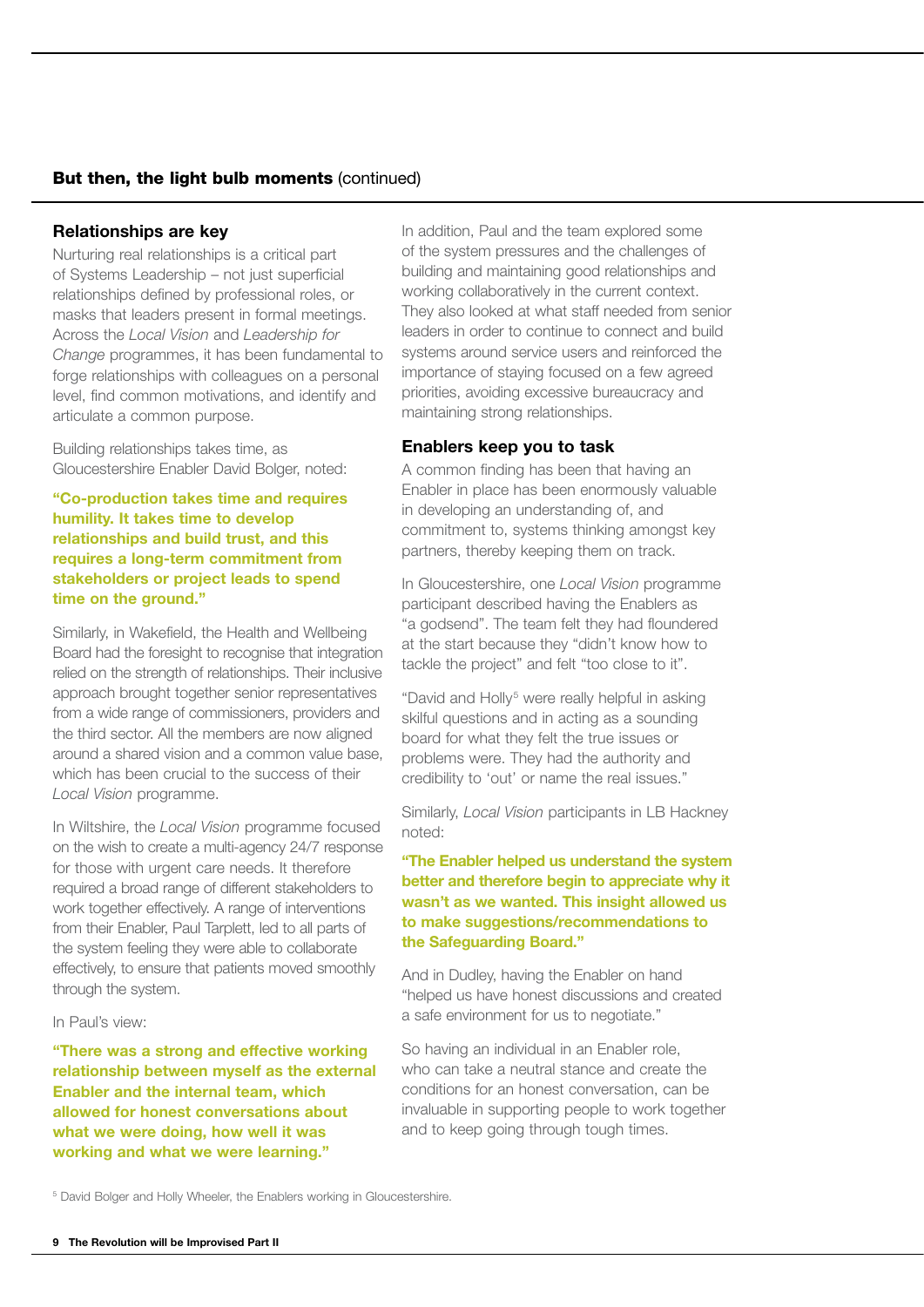#### **Broaden connections: link the system to itself**

One of the great strengths of systems working is the way in which it broadens connections across a place, 'linking the system to itself'. For example, in the Calderdale *Local Vision* programme, Paul Tarplett, in his role as Enabler, linked teachers with local charities in the area, such as *Upbeat* and *Eureka*, that were involved in promoting levels of physical activity. He also encouraged the Director of Public Health, Paul Butcher, to make lasting connections between head teachers and the Health and Wellbeing Board.

In Paul Butcher's view:

**"It was clear that public health needed to build relationships with individual head teachers, and not rely on the established routes. We identified the need to use the operating and authorising environment more effectively; how we were linking with governors and what was on their agenda; how we could use local councillors as governors, and the staff we employed in the authority who acted as parent governors. These were all untapped resources to influence the authorising of the work."**

Elsewhere, in Plymouth, the local authority saw that:

#### **"The Systems Leadership pilot has helped to develop relationships across the Council and Clinical Commissioning Group to enable the work on integration to be developed."**

Here, Systems Leadership approaches have made even more links and 'gone viral', permeating other parts of the council, including education. For example, in a Plymouth school that faced a wide range of problems affecting levels of attainment and pupil turnover, a whole systems approach was implemented: as in other areas, it enabled partner organisations from across the city to consider the underlying causes and issues, and take time to come to a shared understanding, rather than rushing to solutions.

#### **Stories and narrative are powerful ways to influence others (i.e. it's not all about the role)**

Public Narrative is a leadership practice that helps us develop powerful stories, motivating others to join us in action. *Local Vision* and *Leadership for Change* programme participants have found this to be an invaluable technique, particularly in the absence of any formal authority. It also helps with working with citizens and service users to craft, and then convey, a clear and consistent message.

In Solihull, Enablers Chris Lawrence-Pietrioni and Mari Davis helped the *Leadership for Change* programme team use public narrative to promote their vision for Solihull under the brand *Solihull Together for Better Lives*. Having a common narrative, throughout the team's community interactions, has enabled them to expand integrated care and social services across communities, and across the local economy.

Similarly, Tina Hickson from the Croydon *Leadership for Change* team, and her fellow team member, Dwynwen Stepien, proved they could use narrative and stories to be effective leaders without operating at the most senior level, by using Systems Leadership approaches to gain support for a new children's services strategy at all levels of the council (including the Leader and with Cabinet Members) and the local health economy.

Working on early intervention, Tina drew on her own working class background in Peckham to reinforce the message that the issue wasn't about money or departments, it was about children and young families. Tina also noted that when crafting a narrative, you couldn't just state it once and hope that it stuck. "You have to go into it with huge determination. If you don't you can't carry people along."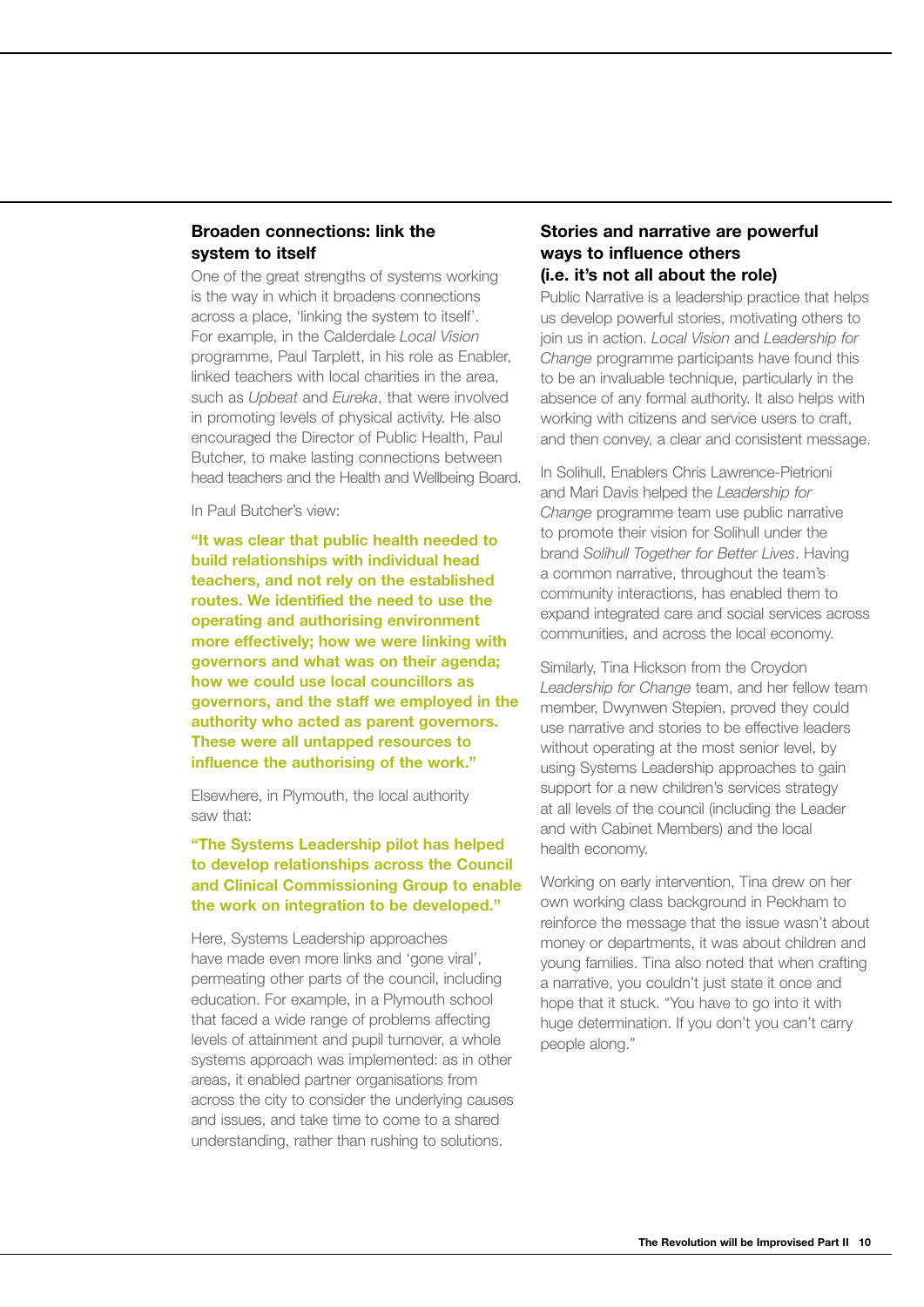#### But then, the light bulb moments (continued)

#### **Give power away: the more you give away, the more control you have**

At the heart of a systemic and inclusive approach to leadership, as championed through *Local Vision* and *Leadership for Change*, is a fundamental change in the nature of relationships. Sometimes, public service leaders need to recognise that colleagues in other parts of the system are in a better position to lead on certain initiatives. As a participant in the Gloucestershire *Local Vision* programme described it:

"This is about shifting power and to do this will require those who aspire to provide leadership to relinquish some control and divert some of their energy into helping develop leadership capacity across the system."

This willingness to shift power was exemplified by the public health team involved in the Torbay *Local Vision* programme. They devolved power to the frontline by working with Healthwatch to support a local person living with dementia, who had created a 'Purple Angel' scheme to raise awareness and understanding of dementia within the local community. This approach was unconventional, but it demonstrated the influence that a local voluntary sector organisation that has credibility with users can wield.

The scheme creator said:

#### **"I have seen many of these initiatives come and go, but I think involving someone who has dementia, and asking them for their views and thoughts is the way to go."**

He and his team of volunteers visited local businesses and services, explaining how to recognise and care for customers with dementia. Healthwatch then broadened the campaign by taking it to care homes, and they have worked together to produce a guide for staff who provide care and support to people with dementia.

The registered manager of one local facility, the Three Corners Nursing Home said:

#### **"The talk and training has had a huge impact on my staff. They have all commented on the fact they are now looking at the people they are supporting who have dementia in a completely different light. It's been brilliant."**

Paradoxically, when people did manage to shift or broaden power, they ended up feeling they had more control and obtained better outcomes. In the words of a participant in the Dorset, Bournemouth & Poole *Local Vision* project:

**"the sociology of our relationships is stronger and more coherent. We have done some very good work on the ground to improve services for patients."**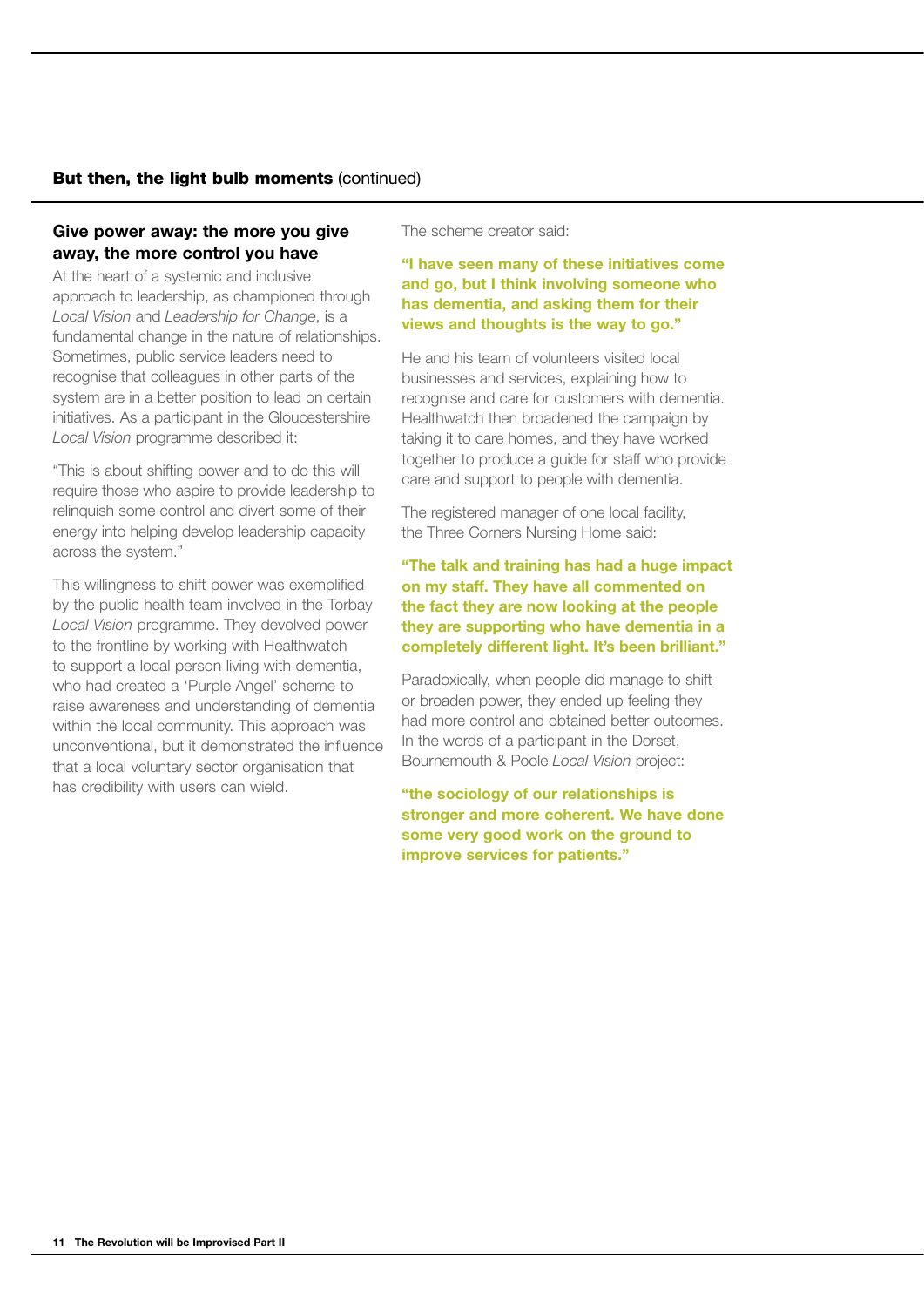# $\mathcal{C}$

**Our Enabler has talked often about this being about connecting little bonfires into a beacon. This insight has made [us] think about the challenge not just as a problem for us to solve but as enabling the system to solve the problem itself."**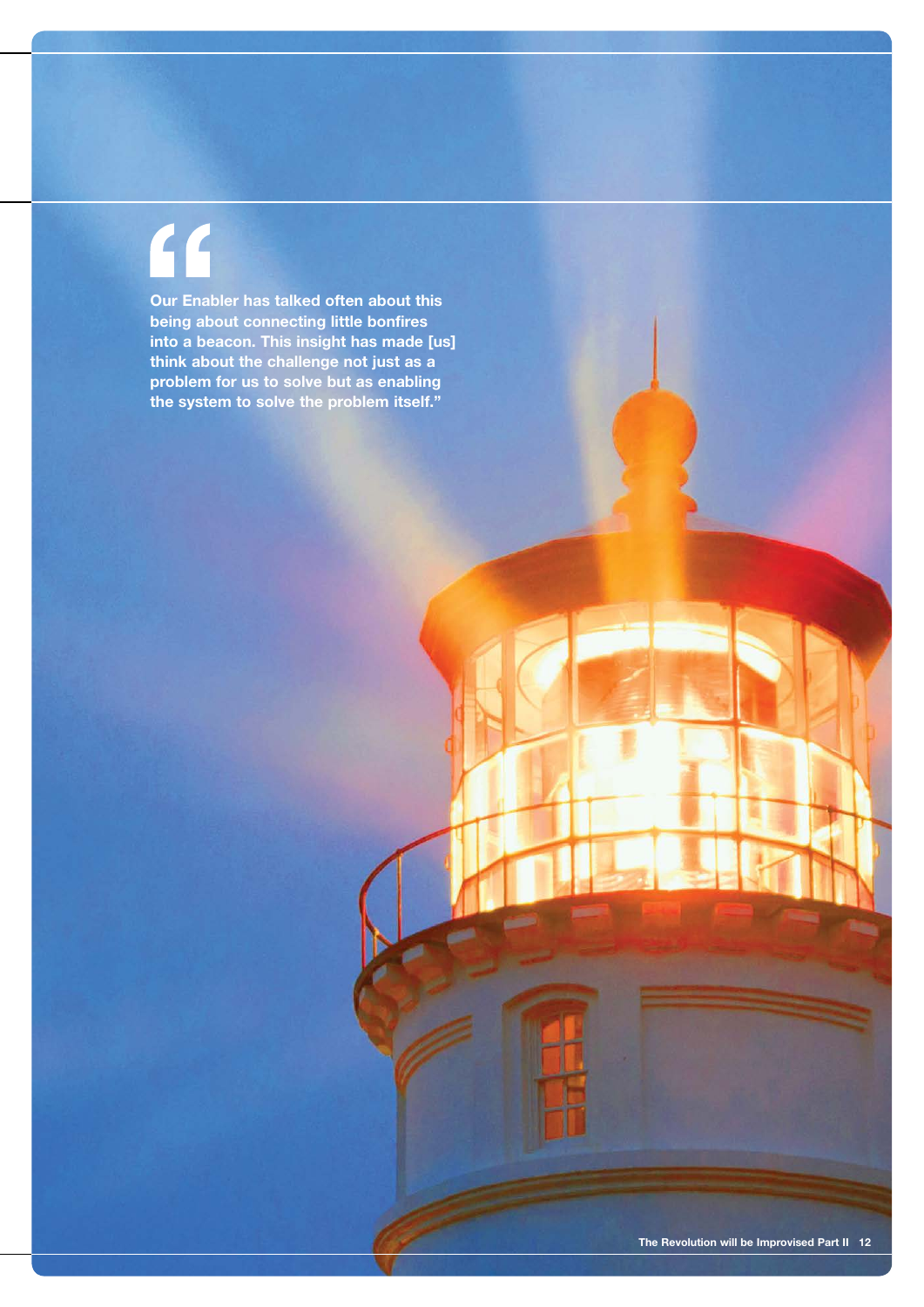# Outcomes in places

**This is by no means an exhaustive list, but it does illustrate some of the positive outcomes from the Systems Leadership work in particular places.**

In Wiltshire, Systems Leadership has contributed to the public, private, voluntary and not-for-profit sectors coming together to integrate health and social care, leading to a reduction in delayed transfers of care and the number of non-elective A&E admissions.

In Plymouth, an emphasis on prevention around alcohol abuse has had measurable impact, including a reduction in alcohol-related hospital admissions, providers coming together in an alliance to support people with complex health and social care needs, joint commissioning for complex needs, and fewer children going into foster care as a result of parents having alcohol problems.

In Calderdale, the *Local Vision* programme is starting to have an impact on the proportion of young people engaged in sports. The Health and Wellbeing Board have worked closely with the community, training girls in a number of schools in research methods so that they could then use interviews and focus groups within their own schools and youth groups to find out what would help or hinder activity. The aim has been to build a social movement around this, and create an engagement programme that has broad ownership within the community and can therefore act as a basis for real change.

In Dudley, a programme to improve communitybased interventions in health and social care has led to demonstrable increases in people using local Link Officers rather than GP and ambulance services, together with the introduction of a 'rapid response unit' in primary care and a stronger role for local befrienders – part of the voluntary sector that is now recognised as a key partner in the joint integration team.

In Solihull, the Clinical Commissioning Group has worked in partnership with the local authority to lead a new integration initiative, *Solihull Together* 

*for Better Lives*, which has resulted in more joined-up services for people living with dementia and with mental health issues.

In Cheshire West and Chester, they identified around a dozen separate cohorts of people and have developed tailored, communityled approaches to tackling isolation that they would not have done had they gone down their original route. Part of the work has centred on improving the built environment, including streets and public spaces, so that they were more attractive and people feel safer in going out to meet others. The new approaches also actively involved many different sections of the community, including four local housing associations, schools, local businesses and faith groups, and are designed to build community links and resilience alongside reducing social isolation and loneliness. The work has fed into larger regional programmes supported through the National Lottery.

In Cornwall and on The Wirral, the *Local Vision* programmes revolved around creating better health and wellbeing outcomes through food, and to reduce food poverty (use of food banks in Birkenhead had increased by 47% over 4 months from 9000 to over 13000, for example). Outcomes have included cookery classes in food banks and community groups to help people cook and eat well on a minimal budget; more food networks, building better networks between local farmers and local consumers, so there is more use of surplus food and less waste; more community cafes; and developing a skills-based food curriculum for schools. A local housing association has also played an active role in the Cornwall programme, with housing officers based in food banks to provide easier access to advice for local people.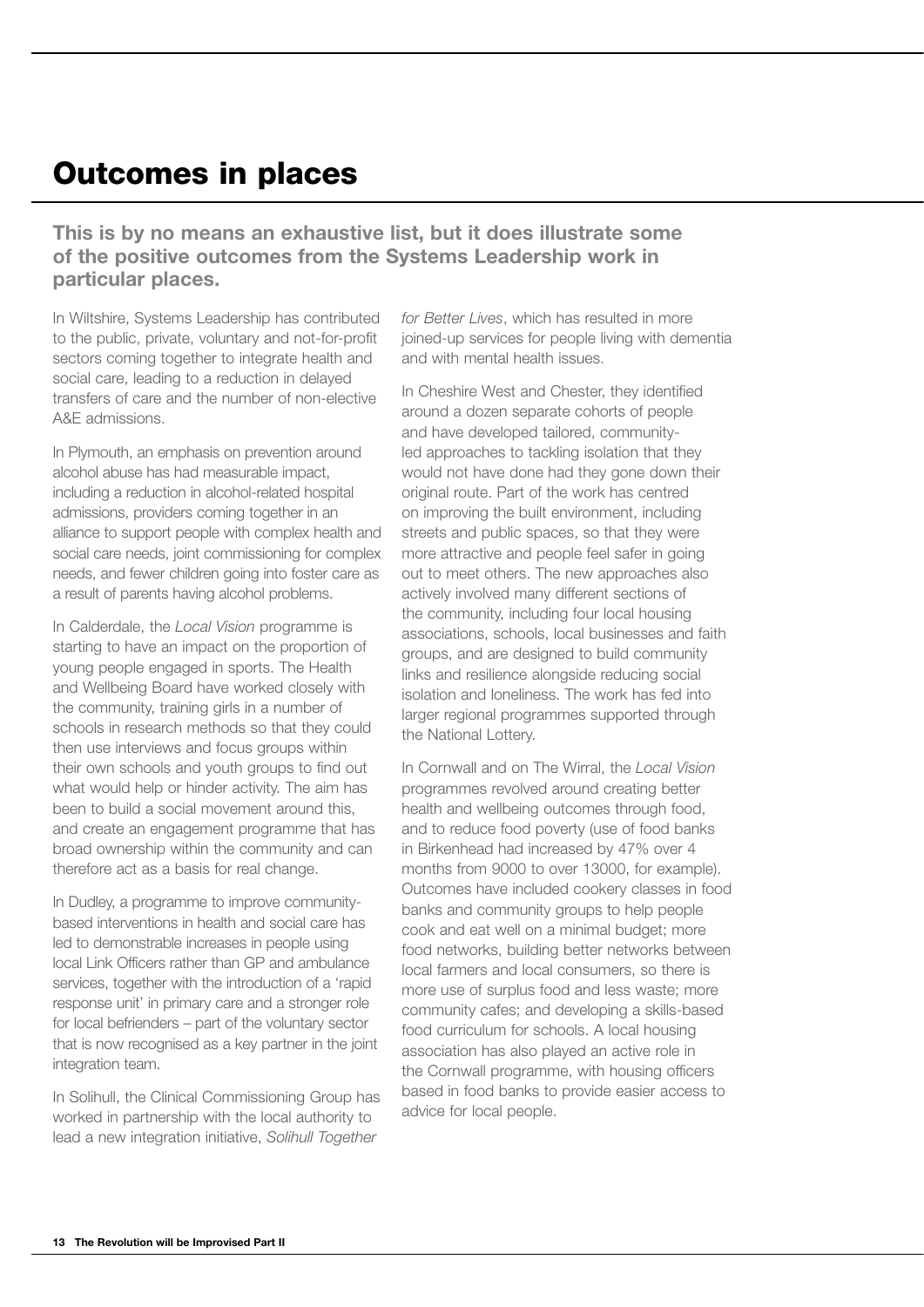### Building blocks for success

**A number of key messages are apparent, with some re-enforcing those identified in Part 1 of '***The Revolution will be Improvised***' and some new ones emerging as the work in places develops:**

- Citizens and service users must be at the heart of any systems change. It's about co-creation, not consultation on a given blueprint. And it's important not to lose sight of this when politics and conflicting priorities are prevalent.
- Systems Leadership is about collective endeavour and shared purpose. So it's about working offline, 'below the radar' and having conversations that lead to real work.
- Getting the right people in the room so that the system is adequately represented is vital in any systems intervention. By definition, this includes citizens, service users and their carers.
- When you do have the right people in the room, remember that the role of leadership in complex systems is to ask questions, not to provide pat answers. Use the multiple perspectives and collective intelligence that you have.
- Resist the urge to jump to instant, technical or off-the-shelf solutions, or to rush into the pilot stage. It's much better to focus on building relationships, trust and shared understanding of underlying issues.
- Use small, contained 'safe-fail' experiments, based in the context of the here and now, to test out ideas.
- You need to build the evidence base for taking a long-term view – be prepared for things to take time, keep your nerve, adapt as situations change and keep the momentum going.
- Be ready to work with partial, clumsy or emergent solutions.
- Systems Leadership enables you to share leadership responsibility. As a consequence, you can support other people across a system to achieve greater things than they would have been able to do on their own.
- So whatever your role or level, a key reason to use systems approaches is that they can make you a better leader.
- And if you're an Enabler, have a clear exit strategy so that momentum isn't lost when the work comes to an end. Being an Enabler means that you need to create the right conditions for places to do the work themselves, not just do it for them.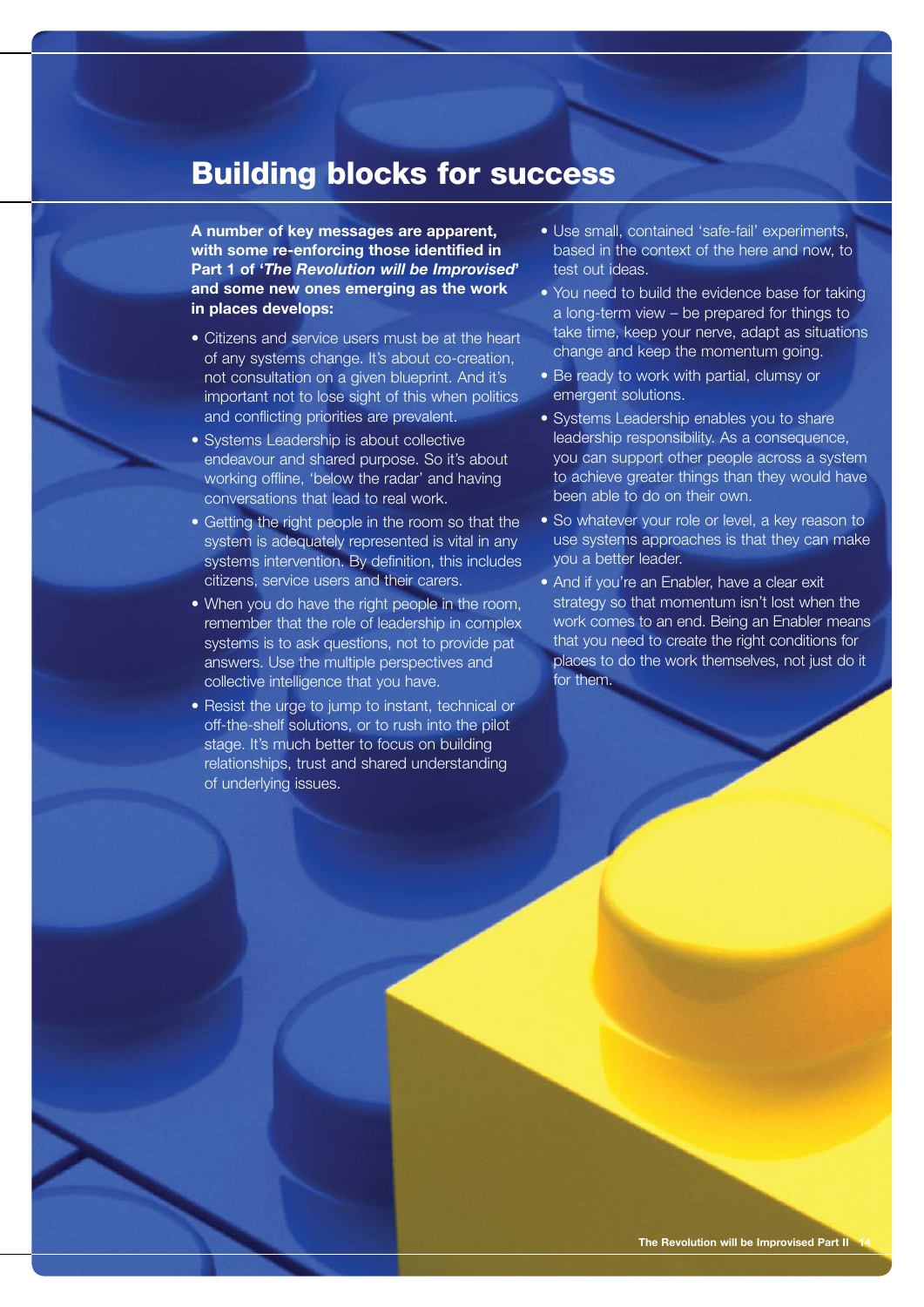# New Stories

# Multi Agency Safeguarding Hub **New Stories<br>Multi Agency Safeguarding Hub<br>Nottinghamshire** *Local Vision* **Programme**

**In Nottinghamshire, where the first part of the** *Local Vision* **programme was centred on the formation of a Multi-Agency Safeguarding Hub (MASH), there were clear tensions between different parts of the system.** 

The MASH involved partners from the NHS, the police, the fire service, the probation service, education and adult and children's social care. Although there was a real commitment to joint working, performance deteriorated in the initial months because of bottlenecks, and the agencies found ways to blame each other. Process was clunky, information sharing was difficult, and colleagues often had difficulty understanding each other, even if they worked in the same room.

#### **What we did**

The team built a 'systems map' that showed the system was creating feedback loops and making their problems worse. Through practical exercises, using realistic case examples to 'think out loud' so each member of the team could understand how other agencies saw things, we learnt that people often look at problems very differently. For example, we realised that the police and children's social workers look at different risk factors in domestic violence incidents, and interpret urgent need differently. Data sharing was also identified as an issue, with health and the County Council having different approaches to information governance. For the police, their biggest frustration was that sharing information with colleagues in Nottingham City was even harder than sharing it with other forces. Finding solutions and improvements to these problems, which the team could implement themselves, helped to build their confidence.

It was clear that each agency had different ideas about the purpose of the MASH, and the next stage was to bring the 'system leaders' – the most senior managers from each organisation – together to develop a shared narrative and agreed purpose. This required them to actively engage, not just passively receive papers or attend meetings. The conversation about the different 'purposes' of the MASH created a real consensus about what mattered the most.

A key role for Enabler Sue Goss was to create comfortable and safe spaces in which people could tell each other about their concerns and worries, without blame or acrimony. It was important to be curious about differences and problems, rather than try to impose a consensus. The process of inquiry enabled partners to feel heard and develop a way of accommodating tensions, rather than trying to explain them away.

Reflecting on her role, Sue identified the following key elements:

- Just observing is a very important part of the work – instead of getting caught up and reacting.
- You need to take time to diagnose what's really happening – most people can only see part of the system. Observing yourself and how you are behaving is also really helpful.
- The role is about helping others to see things – working informally through listening and creating relationships as much as through formal processes/governance.

#### **Improvements in systems working**

The staff running the MASH now have a high degree of confidence in their ability to join up individual pieces of information and identify children at risk. They are sharing information **"better, earlier and more appropriately"**. Key to their approach is that information is used to **"work out joint solutions"** rather than being **"lobbed over the fence"**.

#### **A different type of Leadership being exercised**

Problems during the early stages of the MASH were overcome by the team **"problem solving and making things up on the hoof"**. The team was allowed to develop its own solutions without senior staff intervening, despite concerns that a serious case could be missed. Senior staff said:

**"Holding our nerve through difficult times was the biggest challenge of our careers"**.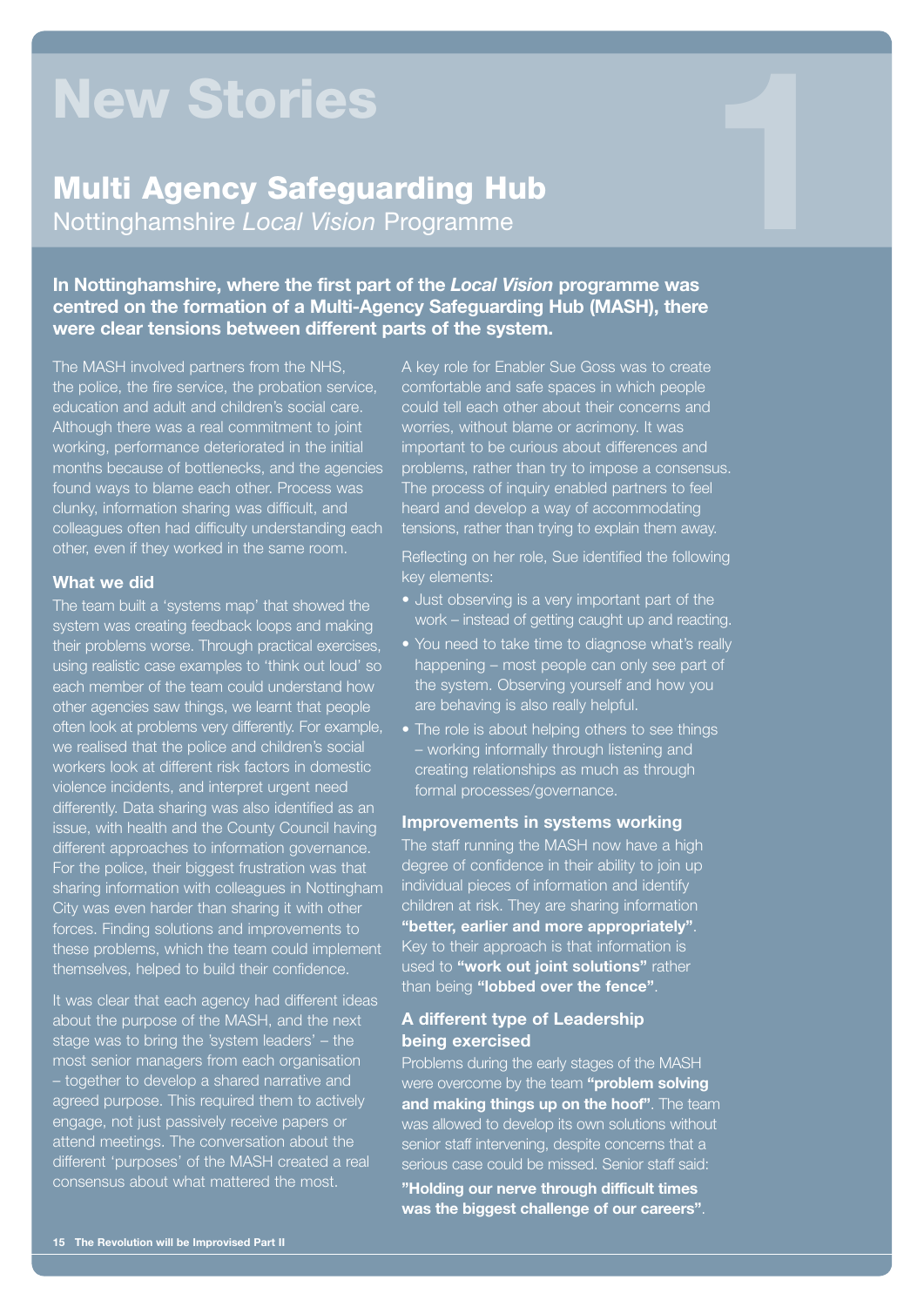# New Stories

# Tackling Alcohol Abuse **New Stories<br>Tackling Alcohol Abuse<br>Plymouth** *Local Vision* **Programme**

**The Plymouth Health and Wellbeing Board identified the 'wicked issue' of alcohol abuse in the city as the lens through which to learn more about Systems Leadership approaches. It was becoming apparent that a joined up approach across all agencies was required to address a number of 'wicked issues' and, as progress had not been made against the alcohol strategy, the issue was seen as a good place to start.**

In an attempt to forge closer links between public sector agencies, a local police Superintendent was seconded to the council. This strengthened the partnership between the police and the council, not only on the issue of alcohol, but also by developing new ways of working with communities and collaborative enforcement as a whole. This closer working enabled all agencies to begin talking about the underlying causes of 'wicked issues' and not just focus on the symptoms.

#### **System tensions**

The new systemic way of working was championed by a number of colleagues across the organisational hierarchy. However, in the very early stages, many expressed frustrations about colleagues across the system that were resistant to change, and wanted to hold on to already established hierarchies. It was felt that those colleagues used Systems Leadership as a catchphrase, but did not take the time to fully understand it.

#### **Systems Leadership**

#### One *Local Vision* participant said:

**"We have not yet reached the tipping point where systems behaviours will start to become the norm, but there are a number of individuals across the public sector system in Plymouth who are engaged with and hungry to develop some of these approaches."**

Participants also talked about working with systems tensions, contradictions and dilemmas, and turning these into a resource for change, rather than a political tool or a hidden issue.

#### **Local Vision**

The involvement of *Local Vision* was seen as being critical in bringing agencies together with a new understanding and an increased ambition, which has led to the creation of a £460 million pooled commissioning budget.

For one participant, the work **"gave time to reflect on how we had got to where we were, with a good partnership but still working in isolation. This helped us to see how our activity could be connected and we started to see it as a system. We also learned about systems and problem solving"**.

One senior officer described approvingly how *Local Vision's* emphasis on thinking through how they were going to work **"made our heads hurt, but had a profound effect on our thinking for the future"**.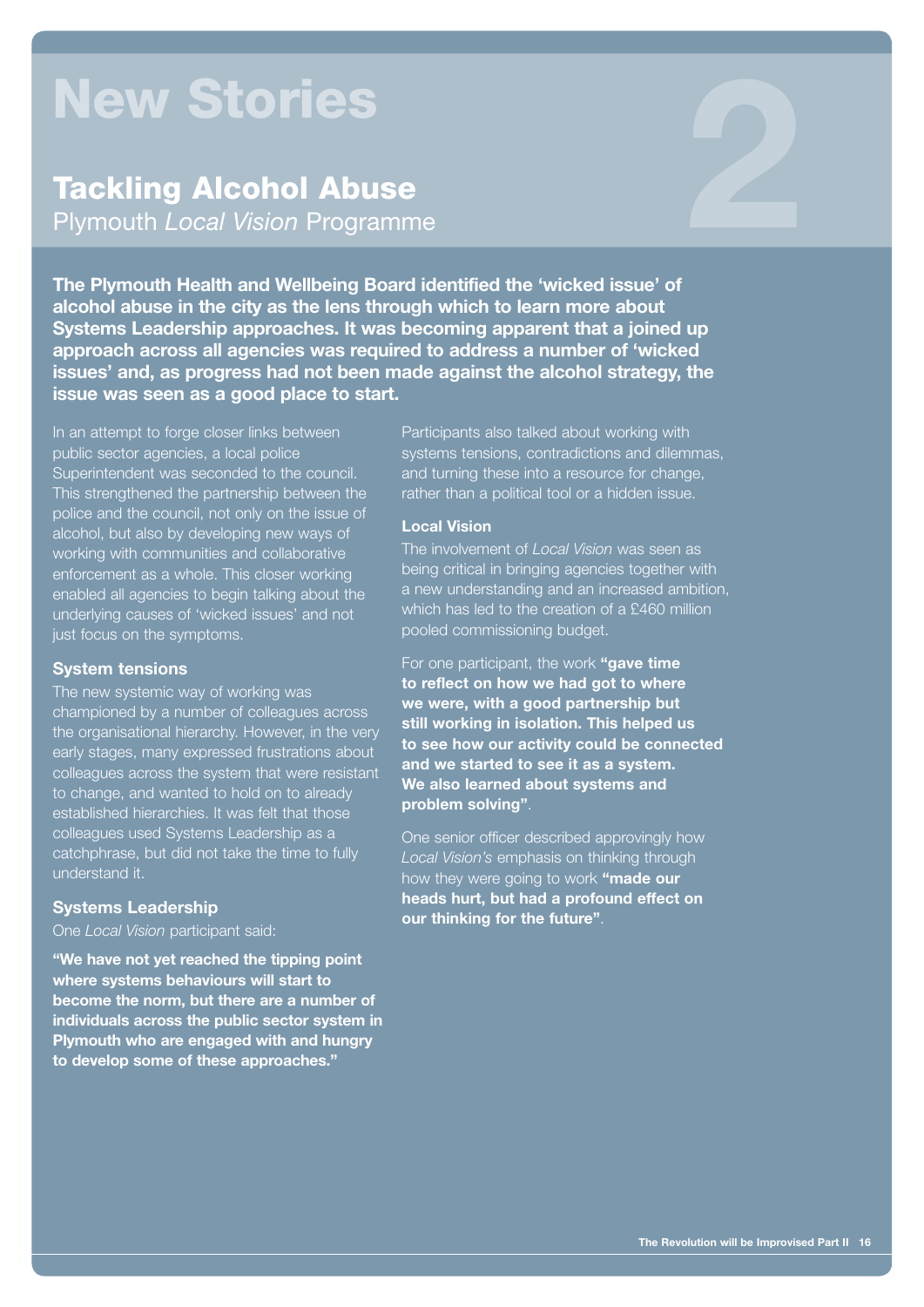## Appendix A

#### **Map of** *Local Vision, Leadership for Change* **and Integration Pioneer places around the country.**



#### **Key to projects in places**

**1 Adur & Worthing** - Taking community based approaches to mental health and wellbeing. **2 Berkshire West** - Strengthen collaborative

- working to improve service delivery. **3 Birmingham** - Reducing demand on public
- services using big data. **4 Blackpool** - Transform outcomes for 0-3s and
- their parents over the next 10 years.

**5 Brent** - Galvanising a wider response to better support people living with dementia.

**6 Bristol** - Ensuring the city's economic growth is accessible to all its communities.

**7 Calderdale** - Increasing the percentage of school age children participating in strenuous physical activity or sports.

**8 Camden** - Improve health and wellbeing outcomes through cross-agency leadership. **9 Central Bedfordshire** - Improving outcomes for older residents through a more integrated, preventative approach.

**10 Cheshire West and Chester** - Address local issues of social isolation.

**11 Cornwall** - Encouraging access to healthier, affordable and fresh food across the community of Cornwall.

**12 Coventry** - Raising levels of physical activity. **13 Dorset, Bournemouth and Poole** 

Developing a coherent local system to deliver integrated health and social care.

**14 Dudley** - Minimising service dependency, cutting A&E and residential/nursing home admissions and improving community based interventions.

**15 Durham** - Tackling childhood obesity across County Durham.

**16 Gloucestershire** - Reducing intergenerational obesity.

**17 Hackney** - Eliminate the risk of female genital mutation (FGM) faced by girls and young women growing up in Hackney.

18 Harrogate - Facilitate local agencies coming together to deliver more cohesive, joined up and unified local services.

**19 Islington** - Health-led system change to boost employment among those with a health condition or disability.

**20 Kent** - Further developing an approach to integrated commissioning.

**21 Kirklees** - To create an outcome based, prevention focussed health and social care system. **22 Lambeth & Southwark** - Integrating care pathways.

**23 Leeds** - Reducing high levels of ill health among those who are unemployed.

**24 Luton** - Addressing variation in general practice. **25 Merton** - Create a pilot approach to integrated health and social care for people with two or more serious long-term conditions; putting users at the centre.

**26 Nottingham City and Nottinghamshire** - Improve data sharing in the multi-agency safeguarding hub (MASH).

**27 Oxfordshire** - Developing integrated local teams, supporting older people to remain well within their communities.

**28 Plymouth** - Tackling alcohol abuse and drinking culture.

**29 Sefton** - Using a community based approach to integrate health and social care.

**30 Solihull** - Improve the effectiveness of services through the Integrated Care and Support in Solihull Programme.

**31 South Gloucestershire** - Improving local urgent care system using resident insight to co-design.

**32 Suffolk** - Improving mental health outcomes through early identification and treatment.

**33 Torbay** - Creating dementia aware high streets. **34 Wakefield** - Developing an integrated model

of care.

**35 Waverley** - Creating and stimulating a caring system in Waverley.

**36 West Cheshire** - Developing multi-agency response to social isolation.

**37 Wiltshire** - Creating a multi-agency 24/7

response for those with urgent care needs. **38 Wirral** - Improving access to affordable, healthy food and encouraging positive local attitudes

towards food. **39 York** - Extending life and disability-free life expectancy and reducing the gap in heath inequalities.

#### **Leadership for Change Participants**

Better Start Blackpool, Birmingham, Bristol, Cambridgeshire, Croydon, Darlington, Devon, Ealing, East Riding of Yorkshire, Imperial College Healthcare, Liverpool, Medway, NHS England, North Staffs, North West London, Norwich, Pennine Lancashire Health, Public Health England, Solihull, Somerset, Southend, Staffordshire, Telford and Wrekin, Torbay, Wales, Warwickshire, Warrington.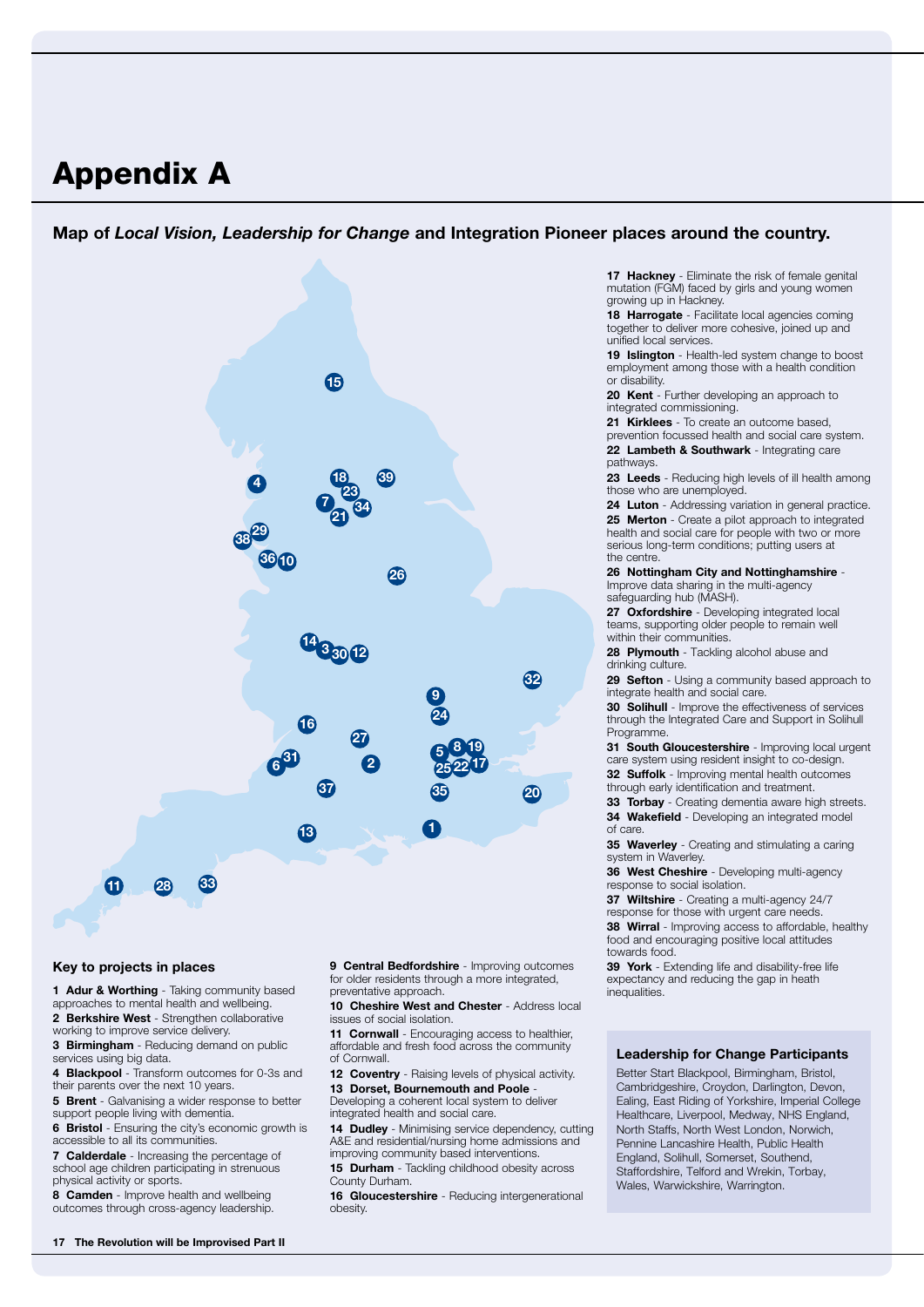# Appendix B

### Enablers and Leadership for Change Coaches

**We would like to record our thanks to the Enablers and Leadership for Change Coaches who have been, and continue to be, at the heart of this vital work.**

- John Atkinson Jill Barrow David Bolger Lesley Campbell Jo Cleary John Deffenbaugh David White Bernie Brooks Matt Gott
- Ruth Kennedy Chris Lawrence-Pietroni David Love Julia Morrison Robin Douglas David Brooks Liz Goold Diane Neale Joyce Redfearn
- Phil Swann Paul Tarplett Allison Trimble Holly Wheeler Mari Davis Sue Goss Myron Rogers

### Appendix C Systems Leadership Steering Group Members

**The Systems Leadership –** *Local Vision* **and the** *Leadership for Change* **programmes have been based on collaborative working across a wide range of stakeholders, with the shared vision of transforming services through leadership development and new ways of working. These stakeholders include members of The System Leadership Steering Group who come together to oversee the national programme.**

#### **Systems Leadership Steering Group members include:**

Association of Directors of Adult Social Services Association of Directors of Public Health Birmingham Community Healthcare Department of Health Leadership Centre Local Government Association Monitor National Skills Academy for Social Care and Skills for Care NHS Confederation NHS England NHS IQ NHS Leadership Academy Public Health England Social Care Institute for Excellence Think Local Act Personal Virtual Staff College

#### **…and the Group is chaired by:**

Systems Leadership Steering Group Members, Marin Reeves, Chief Executive, Coventry City Council and John Wilderspin, National Implementation Director, Improvement and Leadership Development, NHS England.